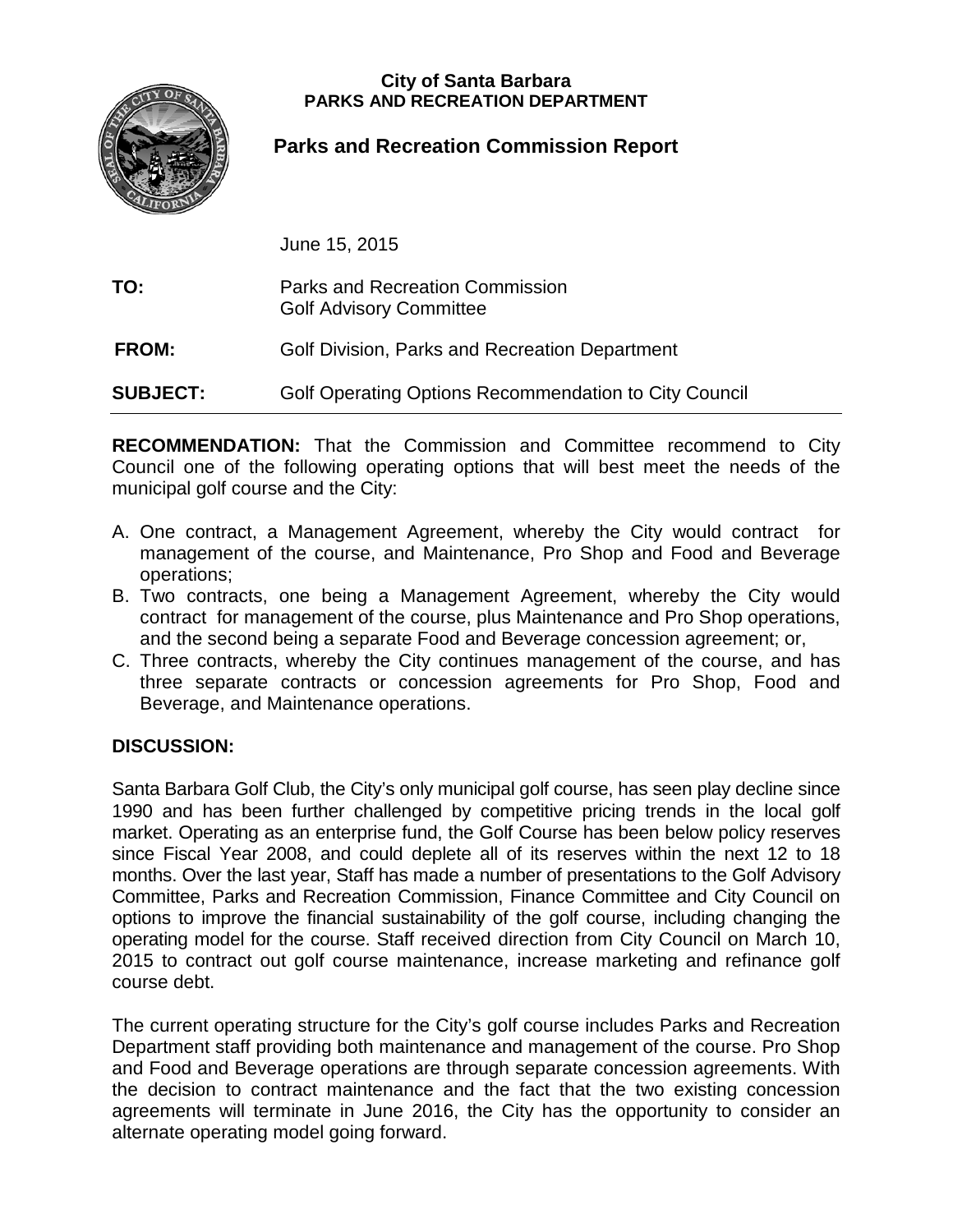In Fall 2014, Staff worked with Pro Forma Advisors to develop a detailed report on the alternate operating models Santa Barbara might consider for its municipal golf course (Attachment 1). The City's current model is referred to as a Hybrid Model. The report contrasted the City's current model with four alternate models, including Full Self-Operation by the City, a Golf Facility Lease, a Management Agreement, and a Modified Hybrid Model whereby the City would retain the current structure and additionally contract out maintenance. Management Agreements and Maintenance Contracts are in use at many golf courses and the Pro Forma report details the main strengths and weaknesses of various models, along with financial projections as to the fiscal impact of each.

Priorities identified through various public meetings to date include the need to protect City assets, how to best meet golfer and community needs at the golf course, and how the golf course can best retain and grow engagement with the golfing public. The City Council has prioritized that the golf course remain a self-sustaining enterprise fund without the need to draw on the General Fund, and the City's ability to retain control on pricing, policy and maintenance quality.

## **Three Golf Course Operating Options Considered**

Three of the operating models were selected for further consideration as providing the greatest financial benefit for the City while retaining the highest City control over fees, policy and quality of services.

- A. One contract, a Management Agreement, whereby the City would contract for management of the course, and Maintenance, Pro Shop and Food and Beverage operations;
- B. Two contracts, one being a Management Agreement, whereby the City would contract for management of the course, plus Maintenance and Pro Shop operations, and the second being a separate Food and Beverage concession agreement; or,
- C. Three contracts, whereby the City continues management of the course, and has three separate contracts or concession agreements for Pro Shop, Food and Beverage, and Maintenance operations.

Staff worked with the Pro Forma Advisors and the City Finance Department to review and update financial information for the three options. The financial models are now based off of the proposed Fiscal Year 2017 Golf Division budget versus the Fiscal Year 2014 information provided in the Pro Forma report. The Financial Summary of Operating Options, List of Responsibilities by Operating Option, and List of Golf Course Operating Options Employed at Local Golf Courses (Attachments 2, 3, and 4) provide helpful information about the models. The following table provides an overview of the three models.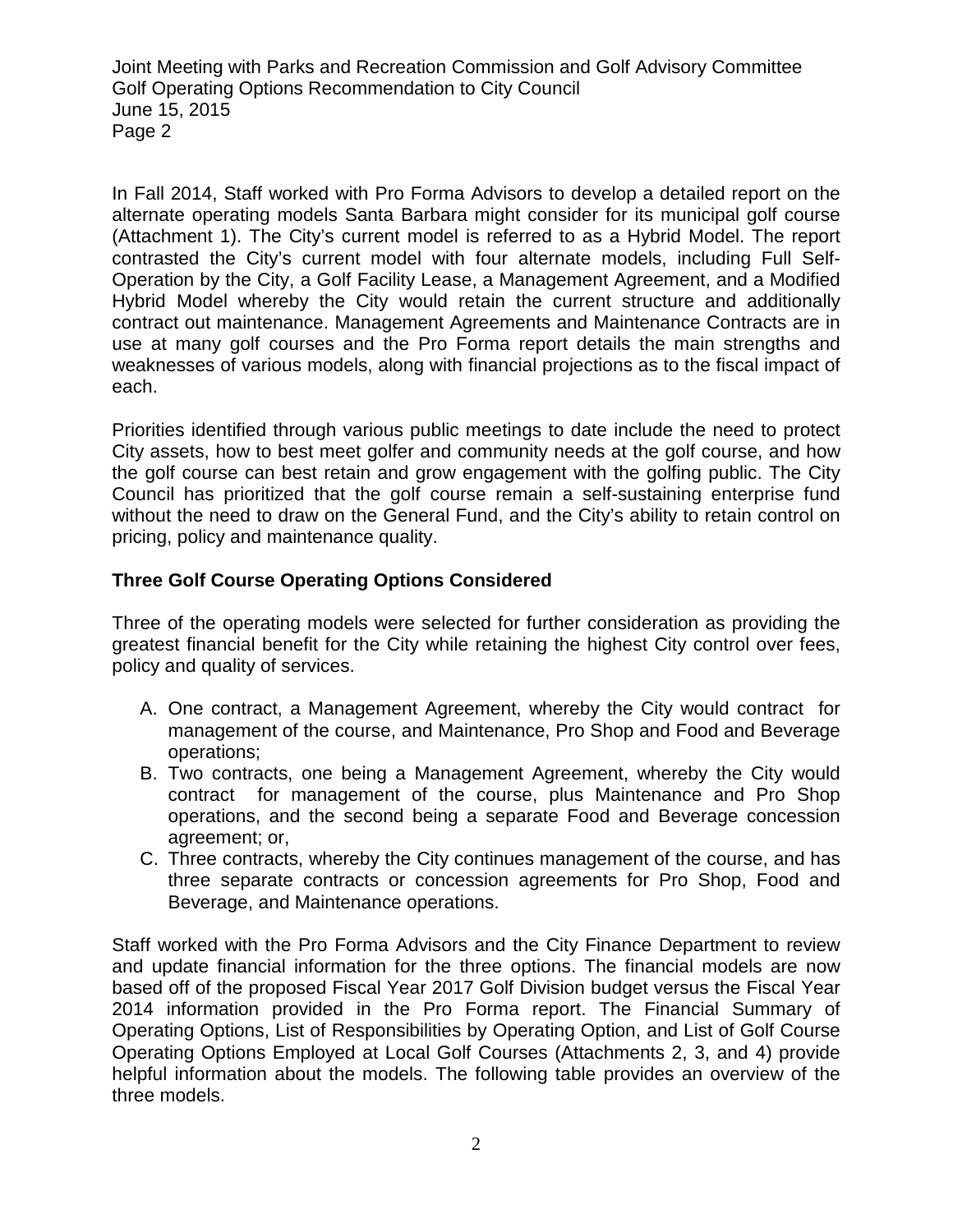| <b>Option A</b>                                                                                                                                   | <b>Option B</b>                                                                                                                                                   | <b>Option C</b>                                                                                                                                           |  |
|---------------------------------------------------------------------------------------------------------------------------------------------------|-------------------------------------------------------------------------------------------------------------------------------------------------------------------|-----------------------------------------------------------------------------------------------------------------------------------------------------------|--|
| <b>One Contract</b><br>(1) Management Agreement<br>Includes Course Management,<br>Maintenance, Pro Shop and<br>Food and Beverage                  | <b>Two Contracts</b><br>(1) Management Agreement:<br>Course Management,<br>Maintenance and Proshop<br>(2) Food and Beverage<br>Concession                         | <b>Three Contracts</b><br>City manages course, plus<br>(1) Maintenance Contract,<br>(2) Food and Beverage<br><b>Concession</b><br>(3) Pro shop Concession |  |
| High City control over fees,<br>policy, product quality                                                                                           | High City control over fees,<br>policy, product quality                                                                                                           | High City control over fees,<br>policy, product quality                                                                                                   |  |
| Lowest City oversight costs                                                                                                                       | Moderate City oversight costs                                                                                                                                     | Increased City oversight costs                                                                                                                            |  |
| Highest synergy for decision<br>making all 4 operations                                                                                           | Increased synergy between<br>management, maintenance<br>and golf operations, continued<br>potential for conflicts for golf<br>events and banqueting,<br>marketing | Increased potential for conflict<br>over Status Quo with three<br>contracts.                                                                              |  |
| Maintenance costs more<br>variable                                                                                                                | Maintenance costs more<br>variable                                                                                                                                | Maintenance costs more fixed                                                                                                                              |  |
| Financial incentives congruent<br>with performance                                                                                                | Financial incentives congruent<br>with performance                                                                                                                | Maintenance decisions taken<br>in isolation to revenue<br>performance                                                                                     |  |
| Anticipate larger organizations<br>competing with experience<br>operating many courses                                                            | Anticipate larger organizations<br>competing with experience<br>operating many courses                                                                            | Reduced number of qualified<br>vendors                                                                                                                    |  |
| Contractor would operate or<br>subcontract for Food and<br>Beverage, potentially retaining<br>existing operator with customer<br>loyalty to brand | City would contract for Food<br>and Beverage, potentially<br>retaining existing operator with<br>customer loyalty to brand                                        | City would contract for Food<br>and Beverage, potentially<br>retaining existing operator with<br>customer loyalty to brand                                |  |
| <b>OVERALL FINANCIAL BENEFIT TO CITY</b>                                                                                                          |                                                                                                                                                                   |                                                                                                                                                           |  |
| Projected fiscal benefit versus<br>FY 2017 Status Quo:                                                                                            | Projected fiscal benefit versus<br>FY 2017 Status Quo:                                                                                                            | Projected fiscal benefit versus<br>FY 2017 Status Quo:                                                                                                    |  |
| \$368,000                                                                                                                                         | \$368,000                                                                                                                                                         | \$318,000                                                                                                                                                 |  |
| Strongest potential for<br>increased financial<br>performance compared to<br><b>Status Quo</b>                                                    | Stronger potential for increased<br>financial performance<br>compared to Status Quo                                                                               | No change from Status Quo                                                                                                                                 |  |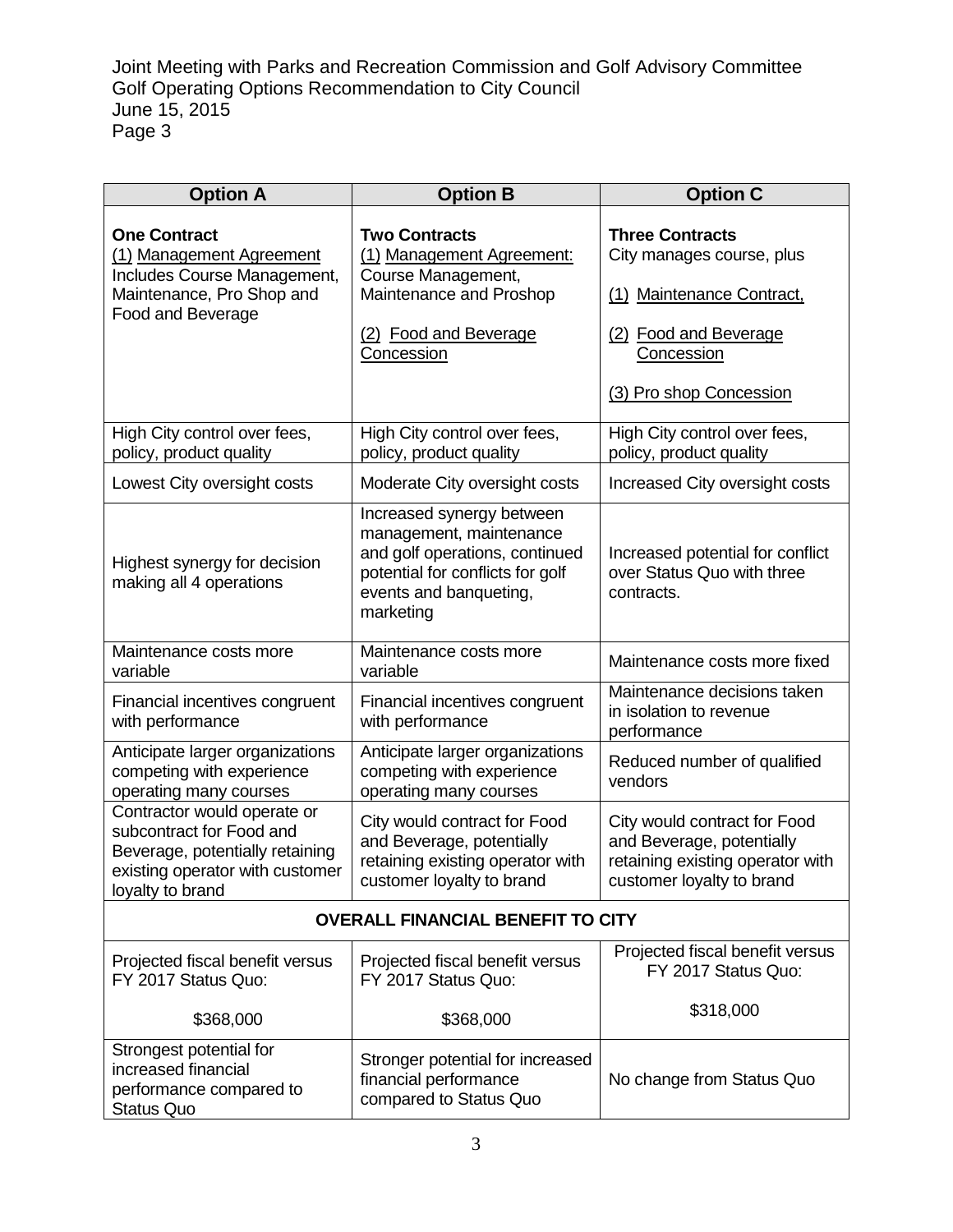### **Golf Operating Options Committee Recommendation**

At their April 22, 2015, meeting, the Parks and Recreation Commission established the Golf Operating Options Committee to work with staff in order to evaluate the three operating models and recommend the model which would best meet the needs of the golf course and the City. The Committee included:

Lesley Wiscomb, Chair of the Parks and Recreation Commission Mark Rincon-Ibarra, Parks and Recreation Commissioner Dominic Namath, Chair of the Golf Advisory Committee John Craig, Golf Advisory Committee member Gretchen Ostergren, Golf Advisory Committee member

The Committee met twice, on May 26, 2015, and on June 3, 2015, to review the three options and develop their recommendation. At their June 3, 2015, meeting, the Golf Operating Options Committee unanimously recommended Option A as the model that best meets the needs of the golf course and the City. Option A is one contract, a Management Agreement which would include course management, and Pro Shop, Food and Beverage, and Maintenance operations.

Early in the discussion, the committee voted 4/1 to focus their comments on Option A and B, as Option C was considered to be the least fiscally attractive, would increase the City oversight costs, and offered the least synergy between operations. The Committee noted that Options A and B improve the synergy between operations providing a longer-term financial benefit for the golf course, reduce City administrative costs, and are models more commonly found in golf course operations. It was also noted that although Option A or B would entail short-term disruption due to possible change in operators, those options offer the City a longer-term benefit with greater fiscal sustainability. There was clear consensus that Option A provides the highest level of synergy and strongest potential for increased financial performance for the City.

There was considerable discussion related to the need for the golf course to market effectively; improve the coordination of golfer services such as home club events and tournaments; and the need to improve and sustain excellent customer service whereby the golfers and the golf course are a priority when it comes to service offerings. The Committee also completed an exercise where key golfer and golf course considerations were identified for the RFP and Contract(s) process. (Attachment 5.)

## **Next Steps**

The Golf Advisory Committee and Parks and Recreation Commission are being asked to make a recommendation to City Council on which operating model best meets the needs of the municipal golf course and the City. Each body will make a recommendation, which is tentatively set to go before City Council on July 28, 2015. Following a decision by City